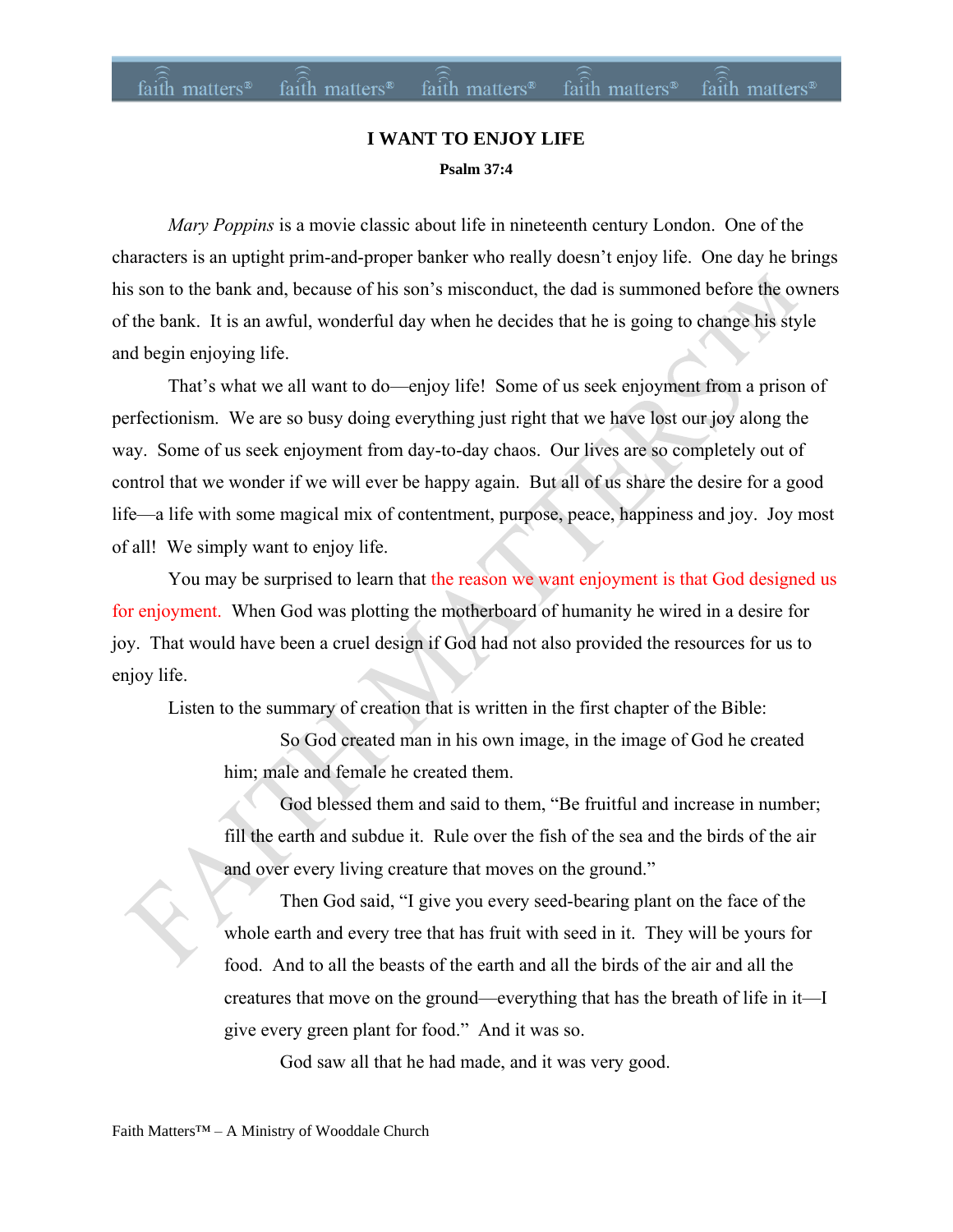## faith matters<sup>®</sup> faith matters<sup>®</sup> faith matters<sup>®</sup> faith matters<sup>®</sup> faith matters<sup>®</sup>

God designed a world for enjoyment, with personal relationships, marriage, sex, family, fish, birds, plants, food and more. Then God stepped back and checked out everything he had made and saw that it was very good. God enjoyed us humans and the world he put us in, and he enjoyed the prospect of our enjoying what he had made.

When a musician performs, when a poet writes, when an artist draws a masterpiece, when you give a back rub—the purpose is to give enjoyment to others. When the recipient of our creativity says "thank you" we respond by saying "I'm glad you enjoyed it!" That's the way it is with God—he is glad when we enjoy life as he designed us to enjoy life. We say "thank you" and God says, "I'm glad you enjoyed it!"

It is especially important for us to realize that God designed us for enjoyment because there are experiences in life that are deeply troublesome and the troubles of life can steal the enjoyment of life. Jesus is the one who said in John 10:10, "I have come that they may have life, and have it to the full." Jesus left heaven and came to earth. His purpose was to follow up on what God had done in creation so that the purposes of God might be fulfilled, and that includes our enjoyment of life to the full.

But this same Jesus also said in John 16:33, "In this world you will have trouble. But take heart! I have overcome the world." Troubles are an inevitable part of our world and our lives. Strange as it seems, we will never really enjoy life until we understand the inevitability of troubles. Everyone has them. They have been around since the Garden of Eden. They are going to continue for the rest of our lives. There is no escaping trouble.

We often try to eliminate trouble from life. We exercise and eat right to stay healthy and avoid the trouble of sickness. We save money and buy insurance to protect against the trouble of poverty. We choose our friends, raise our children, get an education and plan our lives to be as trouble-free as humanly possible. We treat others in ways to minimize life's problems—either by being very nice with the hope that everyone will be nice back or by being very mean with the hope of protecting ourselves from others' evils. We convince ourselves that if we work hard enough and long enough we can get past the troubles of life and then we'll be home free.

Living a good life is commendable. Just don't think it will eliminate trouble. Athletes die. Vegetarians get sick. Billionaires can end up bankrupt. Children raised in the best possible way can turn out wrong. Sometimes we are betrayed by those we treat the best. We will never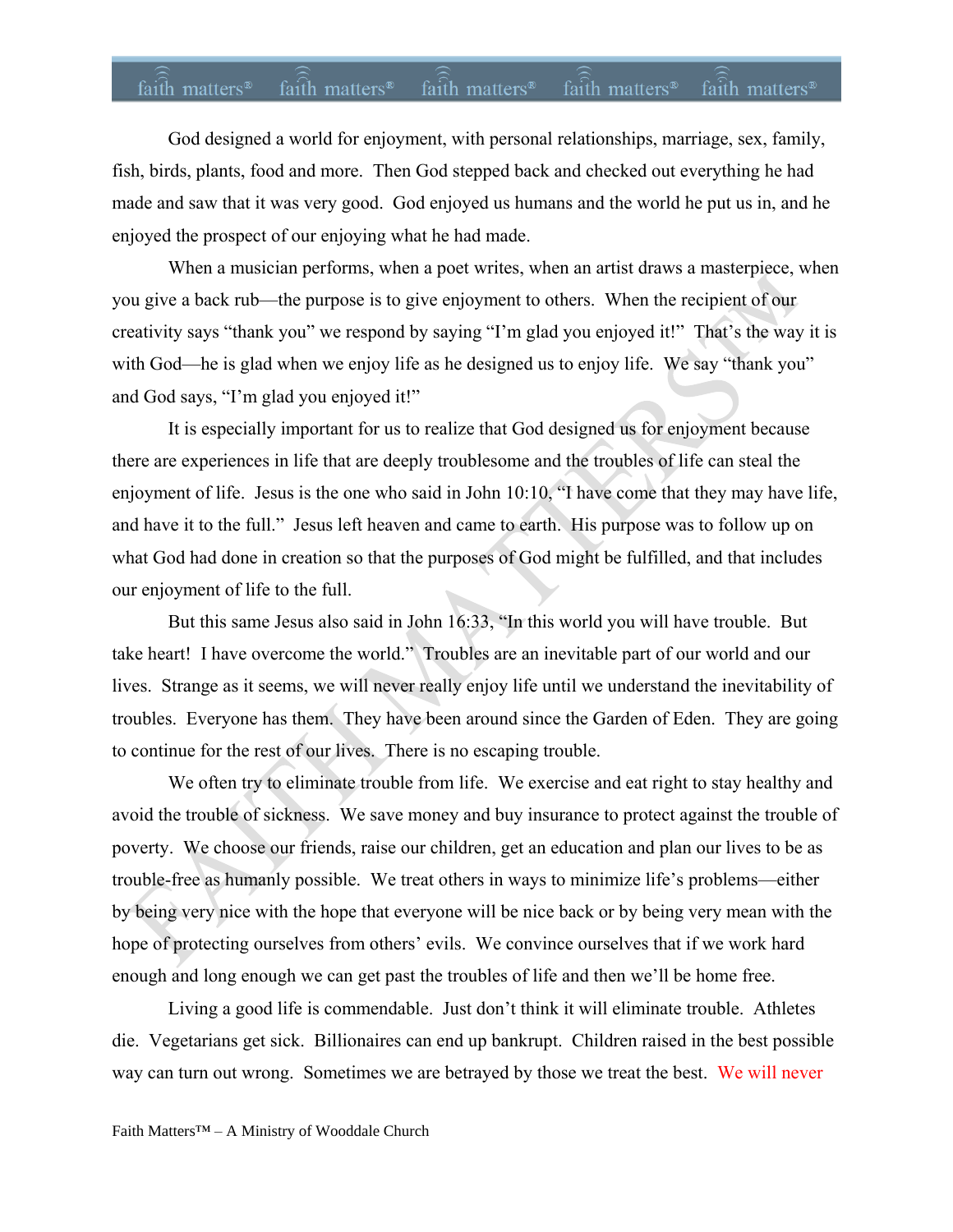#### faith matters<sup>®</sup> faith matters<sup>®</sup> faith matters® faith matters® faith matters<sup>®</sup>

escape troubles in life. They are part of the sinful world in which we live and they are woven into the fabric of every human biography.

Wow! This sounds terribly bleak. It's hardly what you would expect to hear when we're dealing with enjoying life. That's exactly the point. Unless we understand how to deal with the troubles we are never going to enjoy life as we are supposed to.

So how do we fit all of this together? There are three powerful concepts. They are contentment, delight and joy.

Contentment aligns expectations and circumstances. Let's take a look at how this works. Advertisers tell us that a typical American is exposed to 3,000 different ads per day. If you sleep seven hours a night and don't dream ads that's about 180 ads per hour or three ads per minute. These ads are designed to trigger discontent. They invite us to want cars, houses, vacations, jobs, computers or relationships that we don't now have. It is impossible to acquire all that looks appealing to us. Not only do we not have enough money, we don't have enough time.

We have a choice: control our expectations or control our circumstances. Some of us try very hard to control life's circumstances. We seek to do it all—perfect grades, perfect bodies, perfect weddings, perfect houses, perfect jobs, perfect lives. But, no one can pull it off. Some seem to do better than others but often they are the ones with the highest expectations and therefore have the biggest disappointments. Not one of us is capable of controlling all of our circumstances.

Try personalizing the concept. Think of something that reduced or eliminated your enjoyment of life this past week. What did you do? Many of us tried very hard to change the circumstances so that we would be happy. We worked hard to get more money, to change jobs, to fix relationships, to get rid of pain and to solve our problems.

Discontent is especially epidemic in our generation because our expectations are so high. Advertising gives us the impression that we can all be perpetually young, strong and good looking. Modern medicine has so many successes that we all expect to live very long healthy lives. We have idealized marriage to the point that we think there shouldn't be any troubles in marriage, and when there are we are tempted to abandon that relationship.

Faith Matters™ – A Ministry of Wooddale Church All of this is ironic. We live at a time of greater prosperity, longer life expectancy and more resources than any generation in human history. At the same time we may enjoy life less than most other generations because our expectations keep rising faster than reality can keep up.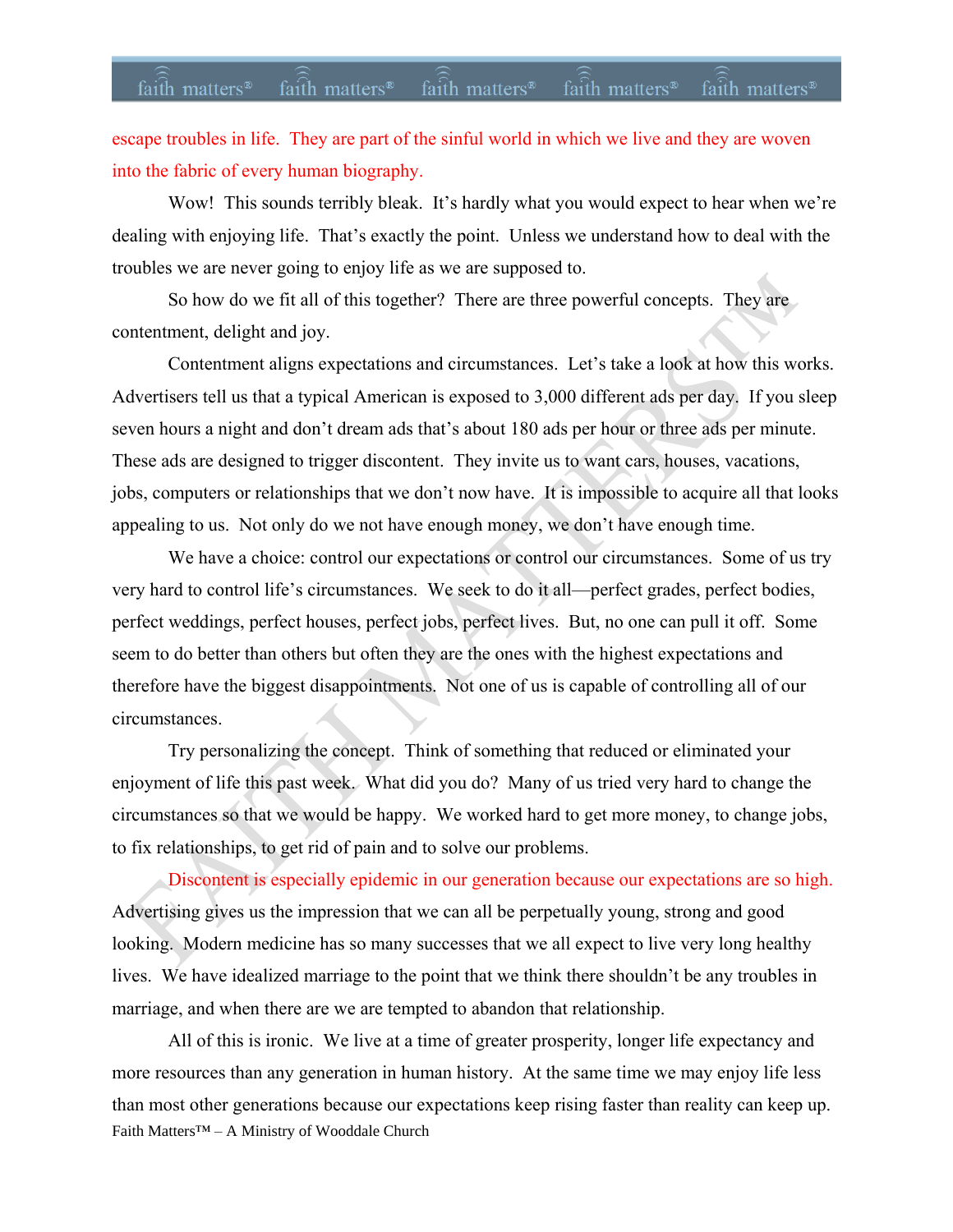## faith matters<sup>®</sup> faith matters<sup>®</sup> faith matters® faith matters® faith matters<sup>®</sup>

Contentment is the alignment of expectations and circumstances. If we cannot change our circumstances to match our expectations then the other choice is to change our expectations to match our circumstances. In old-fashioned terms: "Be content with what you have."

Imagine how much more enjoyment there would be in life if we chose to be content with the job we have, the person to whom we are married, the money we earn, the bodies God gave us and most of the rest of life's circumstances. I propose a 100% increase in the enjoyment of life if we actively adjust expectations to circumstances rather than always try to adjust circumstances to expectations. It was St. Paul who wrote in Philippians 4:11-12:

> . . . I have learned to be content whatever the circumstances. I know what it is to be in need, and I know what it is to have plenty. I have learned the secret of being content in any and every situation, whether well fed or hungry, whether living in plenty or in want.

What an interesting choice of words: "... I have *learned* to be content whatever the circumstances." Apparently St. Paul was once discontent. His expectations were out of control. He understood the concept of contentment and then deliberately learned and chose to adjust his expectations to his circumstances.

This is a powerful truth, and it will work pretty much for anybody. You don't have to read the Bible or believe in God or be a follower of Jesus Christ. If you change expectations to match circumstances you will experience contentment and life will be a whole lot more enjoyable. But there is something more that works only for Christians. Consider the words of Psalm 37:4, "Delight yourself in the Lord and he will give you the desires of your heart."

Here's how I used to understand these words: If you like God he'll give you whatever you want in life. That seemed like a good deal to me. It's also a rather selfish approach to a relationship—love God and you can use him to get wealth, health and everything else.

I remember the day I understood these words in a totally different way. I was a seminary student working part-time as a church youth pastor. College students came home for the summer and I was teaching their class. One student briefly spoke about the meaning of the words and said that if we make God the delight of our lives he will control the desires of our hearts and change our hearts to desire the right things.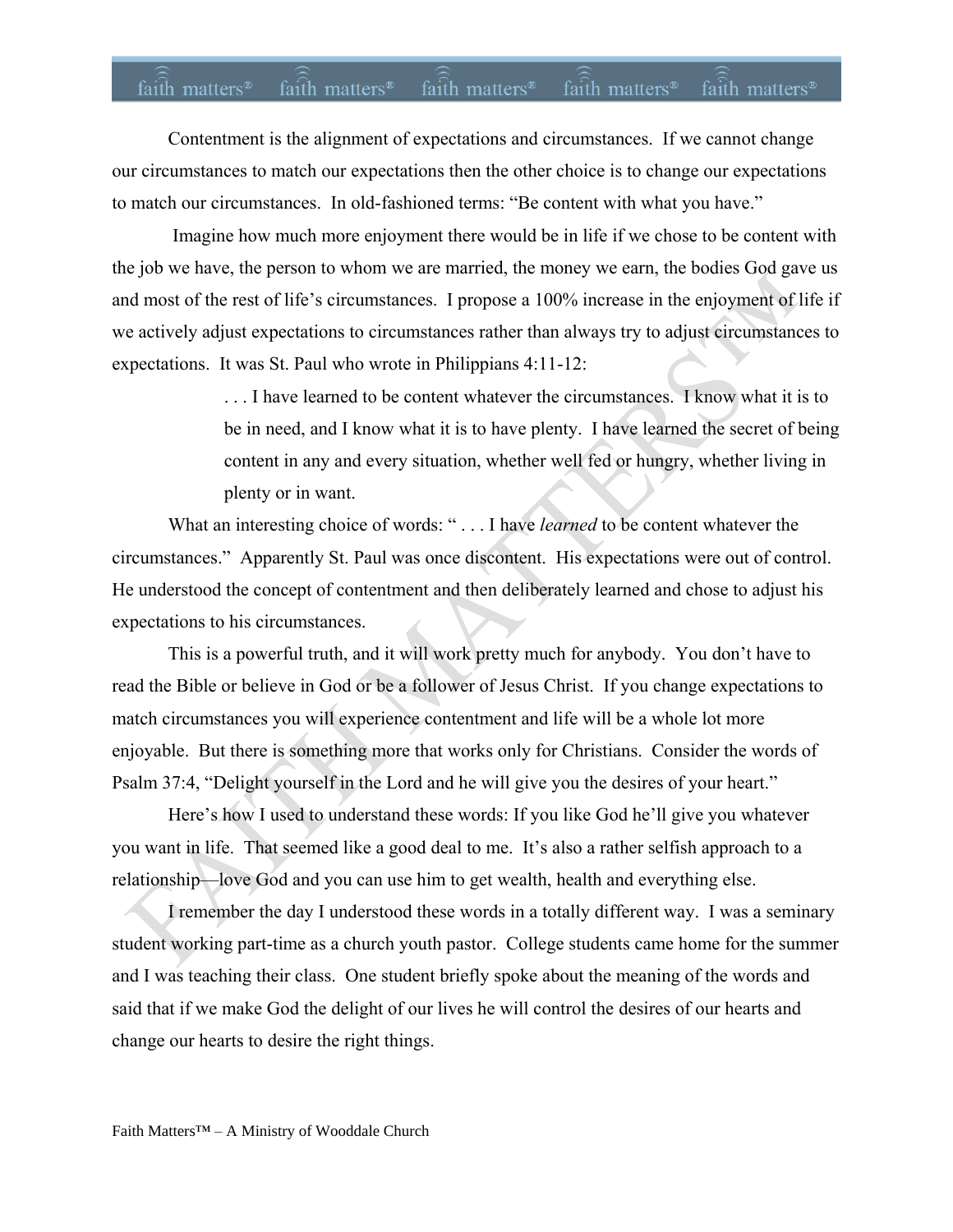#### faith matters<sup>®</sup> faith matters<sup>®</sup> faith matters<sup>®</sup> faith matters<sup>®</sup> faith matters®

Why didn't I think of that? I was the pastor (sort of). She was a college sophomore. I remember the room we were in, her name and where she sat. While I doubt she would recall anything about this, she had a major impact on my life and thinking.

What if our hearts' desires were to change to what God wants us to desire and then God gave us the fulfillment of those desires? Then God becomes the goal of life and we get everything we want and need. Then we can truly enjoy life in a way that would otherwise be impossible.

This is not only the *best* way to truly enjoy life; it is the *only* way to truly enjoy life. Make God your heart's desire. Love him. Pursue him. Please him. When you and I delight in God he will cause us to desire what is good and right.

Jesus said the same thing in a different way in Matthew 6:33: "Seek first his kingdom and his righteousness, and all these things will be given to you as well."The context of Jesus' words includes food, drink, clothes and getting over the worries of life.

We frequently talk about having the right priorities in life. Students of language say that the word has changed. Centuries ago the word only appeared in the singular. There was no such word as "priorities"; the only word was "priority". Only one priority can top the list of life. Jesus says that those who want to really enjoy life should have the priority of God.

What would that look like? We think about God. We love God. We consider God in every detail of our lives—the car we drive, the attitudes we have, the words we speak, the relationships we have. God is more important to us than time, money, health, friendships, business deals, vacations or luxuries.

But it's more than just thinking about God; it's delighting in God—thrilled with who he is, loving what he says, amazed by his goodness, believing him in everything, looking for his hand in everything that happens. And when we delight in God, he changes the desires of our hearts and we enjoy life.

I've known people who have hated their jobs until God changed their desires to love their jobs. Some have never wanted to see a husband or wife again and God changed the desires of their hearts to fall in love all over again. People disliked the place where they lived until God changed their heart to prefer that place more than any other. These are those who came to truly enjoy life!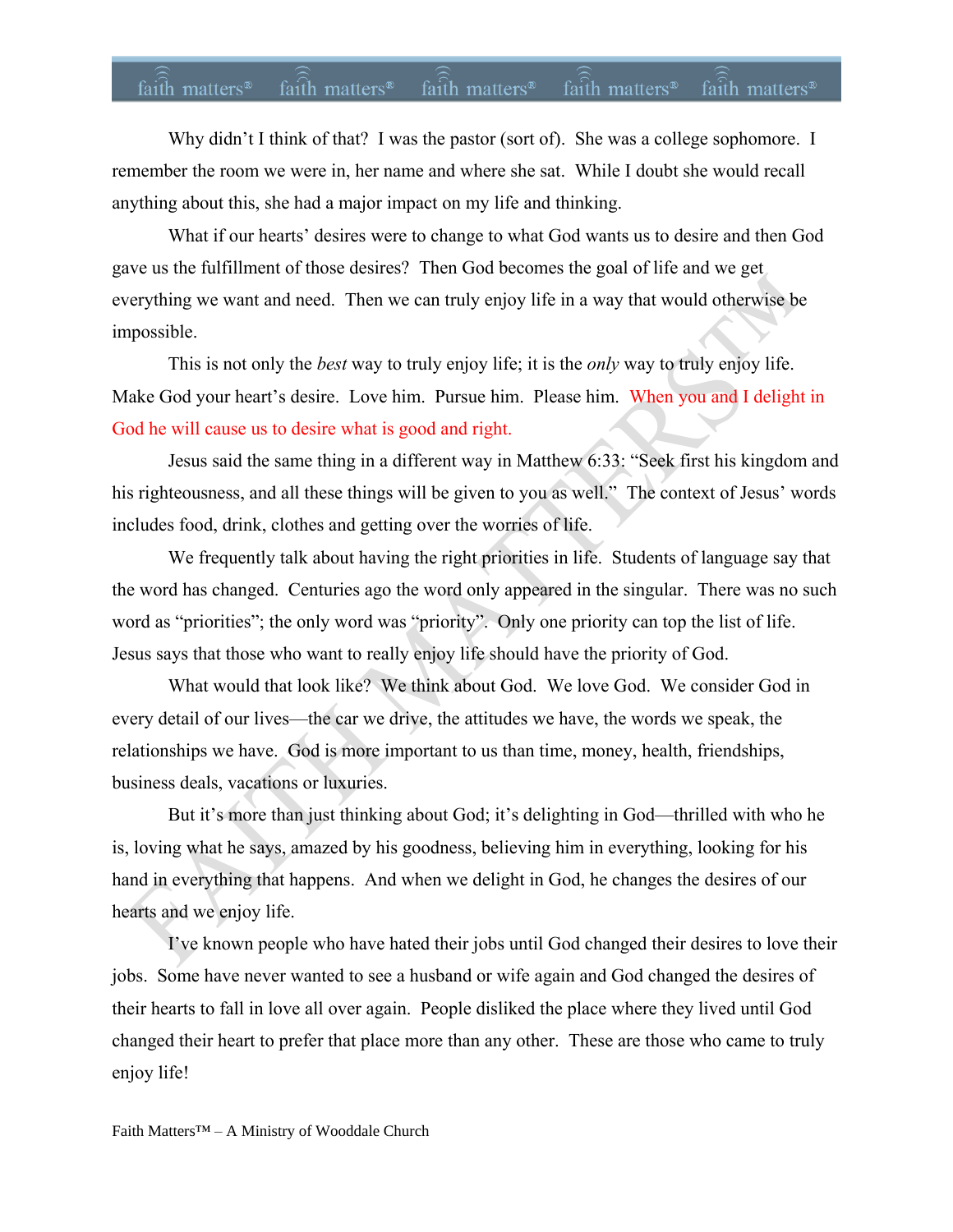# faith matters<sup>®</sup> faith matters<sup>®</sup> faith matters<sup>®</sup> faith matters<sup>®</sup> faith matters<sup>®</sup>

The greatest opportunity to live out these teachings of the Bible is not in the easy parts of life but in the hardest parts of life. What we need is a joy that is for all seasons, designed to celebrate the best, but also strong enough to survive the worst.

What if we could have a joy that lasted even through the greatest difficulties of life? Not that we would ever say that we "enjoy" being sick, experiencing disaster or facing death. But it is possible to have joy even in these difficulties. Jesus' brother, James, wrote in James 1:2-3, "Consider it pure joy, my brothers, whenever you face trials of many kinds, because you know that the testing of your faith develops perseverance." These are the words of someone who so totally delights in God, adjusts expectations to experience contentment and truly believes that God is good even when life is bad that she even has joy that floats her through the bad days.

Ground fault interrupters are those often-misunderstood little switches in the middle of bathroom and outside outlets. They are designed to shut off the electricity rather than allow you to have a shock that might kill you.

Recently I couldn't get an appliance to work and I was in a hurry. I was inconvenienced until I figured out that the GFI needed to be reset. While bothered by the inconvenience I was glad that the GFI worked. I was happy about what I was sad about.

That's what the joy of Jesus does in a Christian. We experience the goodness of God in the troubles of life. We are happy God's grace works. We are sad about the problems we face. We rejoice in what went wrong. It is like a test. "Consider it pure joy, my brothers, whenever you face trials of many kinds, because you know that the testing of your faith develops perseverance."

We received a long-distance phone call to our home this past week from the dad of an adult son who shared with us some difficult news about his son. This son has made some poor choices in life and has faced his share of problems and difficulties. For the better part of four decades these parents have prayed for their son to come into a right relationship with God and for his life to be what God wants it to be.

He has not felt well over recent months. He tried many different medical remedies, but just a few days ago he had an MRI that showed a large mass on one of his lungs. He has been given a list of possible causes, but even the best on the list isn't very good. So this is a very heavy time. It's about as bad as things can get.